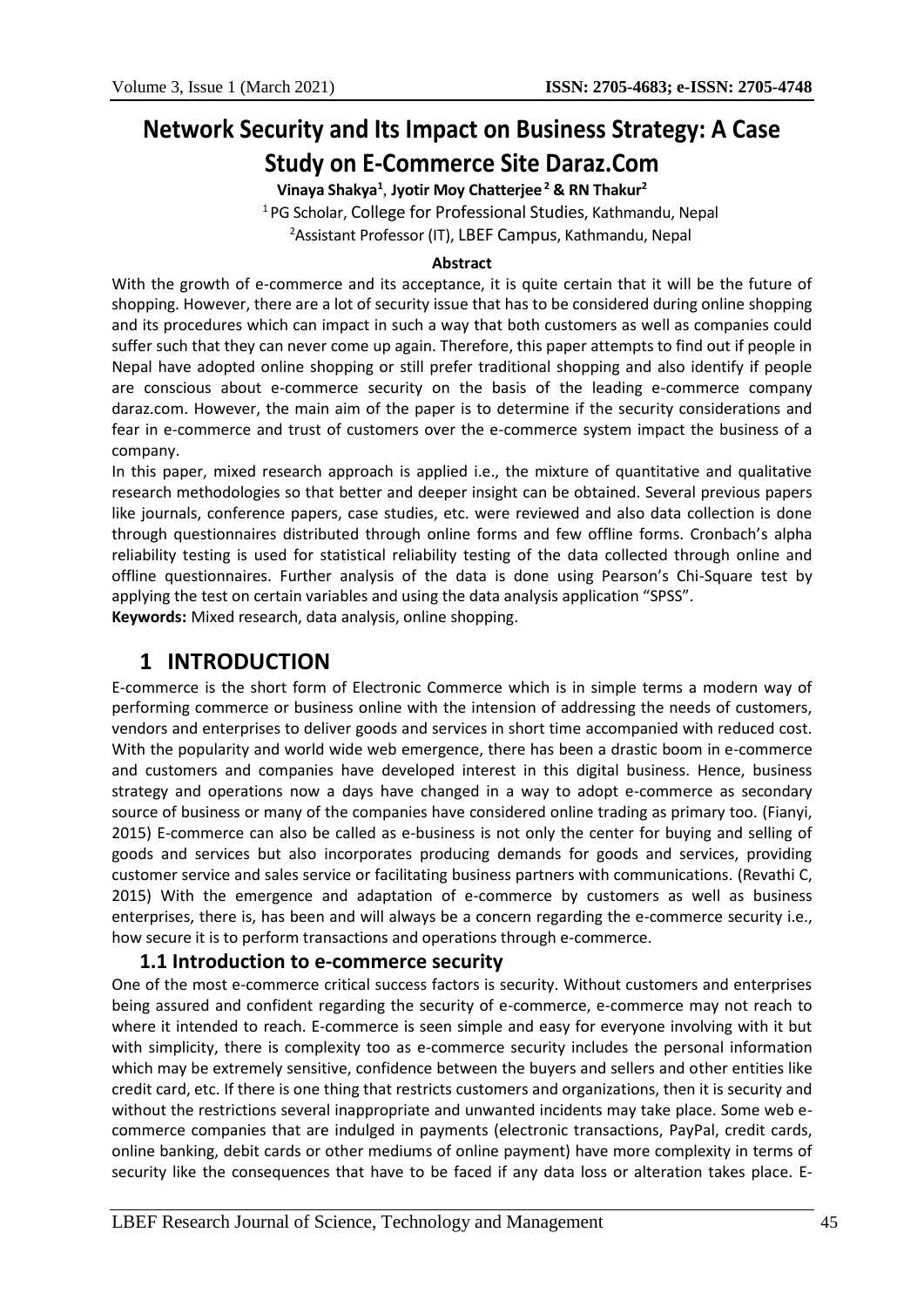commerce needs a trustable infrastructure and a framework in order to perform successful and stable e-commerce. (Sibo Prasad Patro, 2016) In the present context, the e-commerce owners are considering on how to increase more customers and how to make clients feel assured about security when performing e-commerce through web applications or other mobile applications and on the other side, it is also important how the clients rate a web based commerce site or application and how can customers supposed to secure themselves as they are one of the most important parties in the online network.

The customer should be clear about the security policies and should trust the e-commerce site which is at the hands of e-commerce owners and how they have designed the security framework which performing e-commerce. Below are the most essential requirements to ensure trustable and safe electronic payments or transactions: (Ghayoumi, 2016)

- Confidentiality: Confidentiality incorporates a set of policies and rules (may be executed through agreements on confidentiality) that prevents and limits access or provides restriction on certain information that are shall not be visible to unauthorized users.
- Integrity: It means that the information shall not be altered over a network during its transmission. In order words, the information shouldn't be tampered so that the exact information remains same throughout its transmission.
- Availability: It is based on the principle that the information or details should be available whenever needed anywhere and wherever appropriate on the mentioned time frame.
- Authenticity: It is another mechanism of authenticating if the user is authorized one before providing people or users with the information requested or required.

# **1.2 Brief background on security in e-commerce systems**

It is to agreement of most experts without effectiveness of security systems, e-commerce can't reach to the level of success it should meet. If customers don't feel that there is adequate security, they wouldn't be willing to share the personal details/information that are sensitive and needed for e-commerce transactions like the information of credit card numbers, contract of business, etc. The losses due to cybercrime reached to approximately US\$378 million as found by Computer Security Institute and FBI study in 2001. US\$700 million loss in e-tail sales was found by another study due to online fraud which compared to traditional retailer's fraud was 19 times higher. (Encyclopedia.com, 2021)

# **1.3 Ethical issues, challenges**

E-commerce is a platform in which exchange of products and services is involved over the internet. Such kind of trading process, is done through online shopping websites through which retail sales directly to the customers can be made. Here many activities like third party business-to-business, customer-to-customer sales, business-to-customer selling and buying takes place which may involve collecting and using demographic data via social media or web contacts. For the e-commerce systems to be easy and effective, the system requires some other third-party applications or communities like online banking platform, mobile and internet connection, electronic data interchange, etc. (club, 2018)

This kind of electronic trading system has made business really easy but also has disadvantages aligned with the benefits. There might be umpteen number of threats regarding the information and network security to any organization in which transaction is involved. Also, it is not possible for the organizations to afford or apply all the assets which can be used to protect from such security threats and vulnerabilities. There can be several dangers to an e-commerce company such as a hacker, a spy, any faulty hardware or software, etc.

Below are some of the ethical security issues that affect e-commerce and there are always a number of ways or ever-changing new ways of attacking a computer network system due to which can result in consequences that an e-commerce company might not be able to bear or compensate.

a) Information Theft: Information theft means that the attackers obtain the records belonging to an organization. The attackers do it with the help of eavesdropping, spoofing, using brute force technique using some kind of software program helping to guess passwords. There are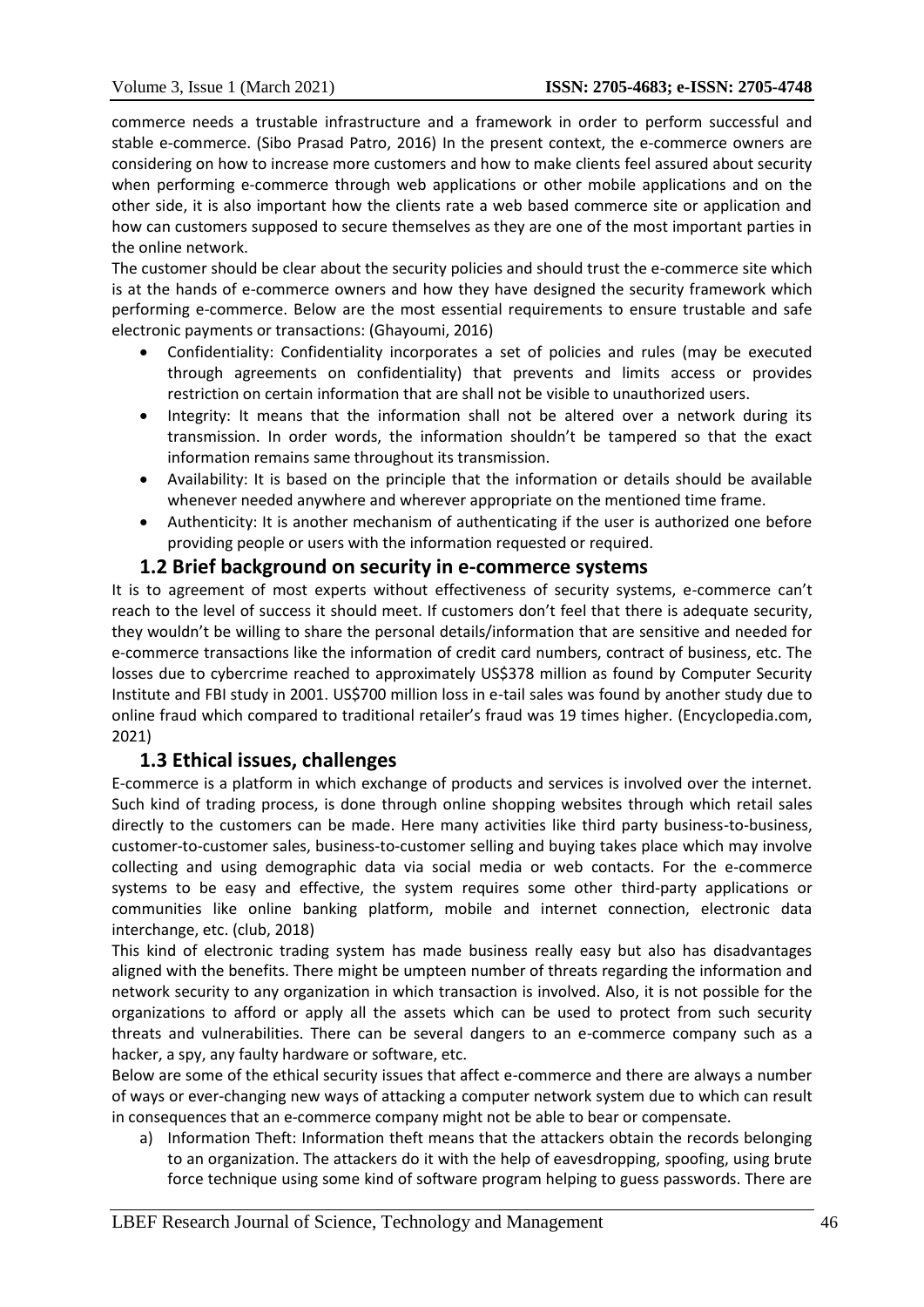some vulnerabilities through which information theft can be done and some information theft examples are ATM spoofing, PIN capturing, credit card number theft, electronic cash, etc.

b) IP spoofing: It refers to acting as if one has acquired the IP address of another. E-commerce enterprises have routers to track which packets are ingress from which IP address belonging to the sender, hence, this kind of techniques can be used by the attackers. There are also some applications which need login by clients and the valid users are organized by the IP address of the client but the attackers can in such cases can act like the valid users spoofing the IP address of the valid users and acting as the valid users being the unauthorized users. It is difficult to detect IP spoofing, hence the e-commerce security system should be developed with the ability of monitoring traffic on the interface of the routers in the internet checking the destination and source IP address of the clients.

# **1.4 Problem Statement**

E-commerce is becoming a dominant field in trading now a days and has become the future of business in this global world where the usage of internet and smart devices is increasing day by day. As the accessibility to internet has increased and also people are becoming more and more familiar to smart devices, it seems that people have preferred e-commerce a lot. We can say that customers have adopted e-commerce as the e-commerce sales has been predicted to reach to \$4.5 trillion by 2021. (Loop54, 2019) Below are the problem statements of this research which have relationship to e-commerce security and what is the impact on business regarding the e-commerce securitycommerce has made its immense growth lately in this digital world but with its success, it might not be secure for business sensitive data, information of customers. (Affia, 2018)

- Only if the customer is satisfied by buying from the e-commerce site, only then customer will trust the e-commerce site. (Dan J. Kim, n.d.)
- Somehow, people are aware of the vulnerabilities and security issues with e-commerce especially during e-commerce transactions. If customers don't feel secured and don't trust the e-commerce site regarding security, e-commerce can't be effective and will not reach to the level of success it should reach to.

# **1.5 Research Questions**

There are several other research journals/papers regarding e-commerce security globally available, however, this research is based on the security of e-commerce and its impact on business in the context of Nepal. There are currently many companies that have started and/or already adopted ecommerce over traditional commerce like Daraz, SastoDeal, Nepbay, Socheko, Hamrobazar, Gajabko, Bhatbhateni Online Shopping, Smart Doko, etc. and among them Daraz is one of the best online shopping sites and also is the number one online shopping site in Nepal. This research is based on this leading e-commerce ompany i.e., Daraz. Following are the research questions included in this research:

- RQ1 As Nepal is a developing country and e-commerce has recently been evolving in Nepal, have customers here adopted e-commerce over traditional e-commerce?
- RQ2 Are customers aware of the e-commerce security and do customers in Nepal consider e-commerce security while performing e-commerce purchases?
- RQ3 Will e-commerce security in e-commerce trading impact on the business for the ecommerce companies in Nepal?

# **1.6 Aims**

The research aims to enlighten on the security challenges and security issues in e-commerce which e-commerce companies or customers might face while using e-commerce for buying and selling goods and services.

# **1.7 Objectives**

Whenever, a customer wants to purchase something online through some e-commerce companies/websites, the first thing needed to be done is to access the internet and there seems an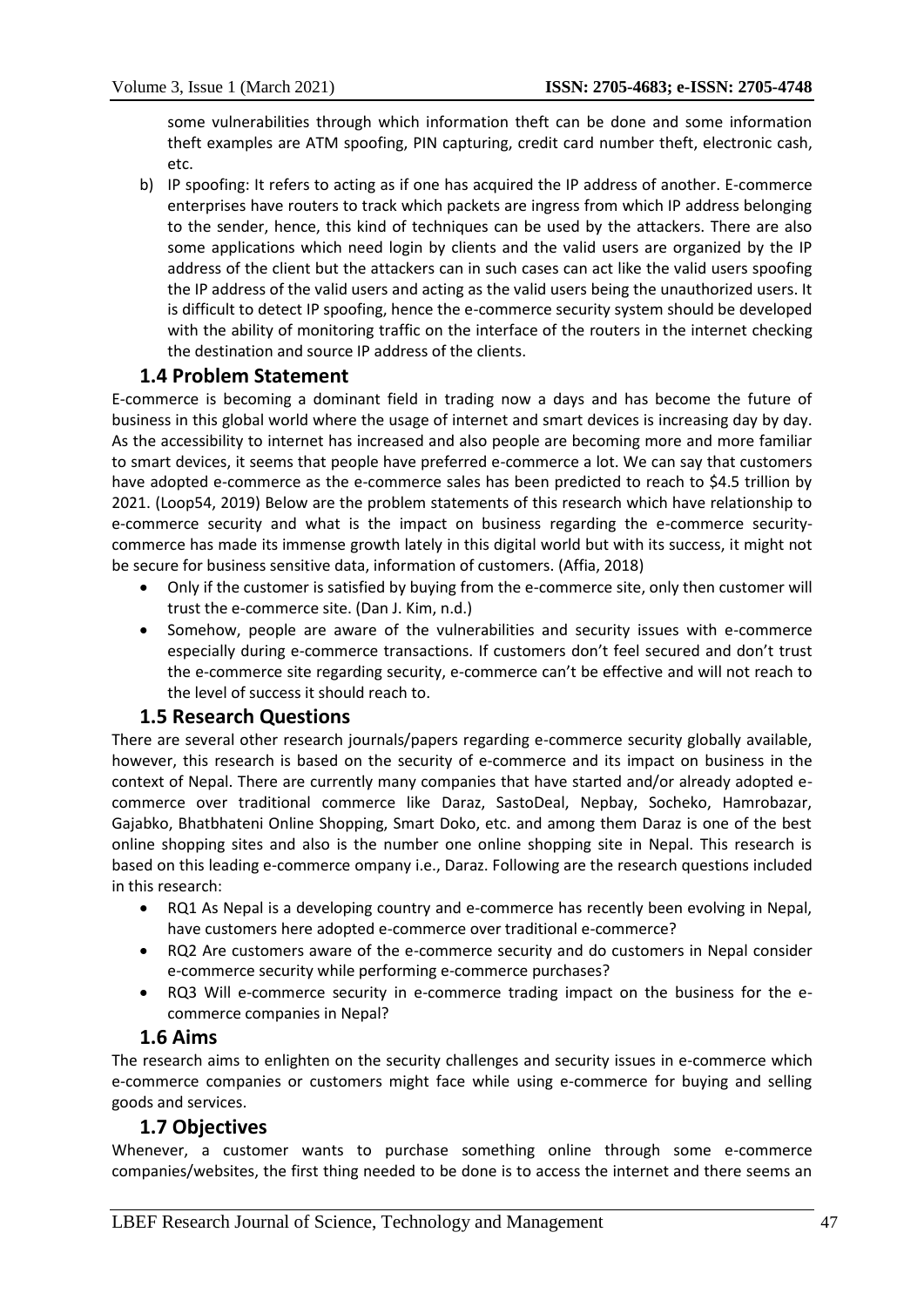increase in the growth of e-commerce use. The objective of the study is to understand if security fear or issues while using e-commerce would impact on business or utilization of the e-commerce site and as a whole impact on the buy and sell of the particular e-commerce companies. The specific objectives of the study are outlined below:

- To find out if majority of people here prefer traditional shopping or have adopted online shopping over traditional shopping.
- To identify if the people using e-commerce are conscious and aware about e-commerce security issues.
- To determine if the security considerations and fear in e-commerce and trust of customers over the e-commerce system impact the business of a company.

# **1.8 Scope and significance of research**

The study is all about the security issues and vulnerabilities that can be faced during online shopping by customers and e-commerce enterprises. It is not only brief explanation on those issues but this study also covers the growth of e-commerce and the impact of e-commerce security on the business.

E-commerce is booming as an unavoidable form of business with the abundancy of internet and smart devices and the ease e-commerce provides is the main cause why e-commerce is being adopted by most of the customers and companies. Nowadays, people are busy in their own work and most of the people are really busy on their own, so, they have no or very less time for shopping in the traditional way. We have seen that even the big departmental stores like Bhat-bhateni Supermarket here in Kathmandu, Nepal has already started adopting online shopping in order to maintain its status in this competitive market. However, if the customers feel threatened by security issues or somehow have fear of doing online shopping due to some security circumstances, customers will hesitate in online shopping and the business will slowly go down. In such cases, the companies must gain the trust of customers and also change the business strategy. The beneficial areas of the research are listed below: The study can assist business entrepreneurs or also existing small e-commerce companies that are operating for security of customers and company too.

- It can be helpful for the customers too as they will have insight of the weakness and gain knowledge that the company, they are involved for e-commerce is implementing required security measures.
- With this research, what customers think about security and impact on business strategy will be somehow clear to the readers.

# **1.9 Limitations of the study**

There is no such research or study without limitations and as other researches too, this study also has certain limitations which are outlined below:

- The sample size or the participant number couldn't be large in number due to the pandemic situation and only online survey forms could be used at such times.
- It could be more effective if the survey could be conducted from all over Nepal but the participants are mostly from Kathmandu, the capital city.
- In context of Nepal, e-commerce is still growing and it doesn't seem that people here have more concerns on security issues in e-commerce, rather it seems that they are concerned on the delivery time, quality vendors, and so on.
- There are lot of studies conducted on e-commerce security or their challenges and measures but very few studies seemed to have been conducted on this subject i.e. security and how it impacts business and its policies and all are from different countries/cities.
- Some people may not still have used online shopping or some may not have interest in ecommerce/online shopping.

# **2 LITERATURE REVIEW**

Use of e-commerce is application in enterprises for various reasons like cost reduction, reaching to greater market and also boosting the relationship between buyers and sellers. With the new way of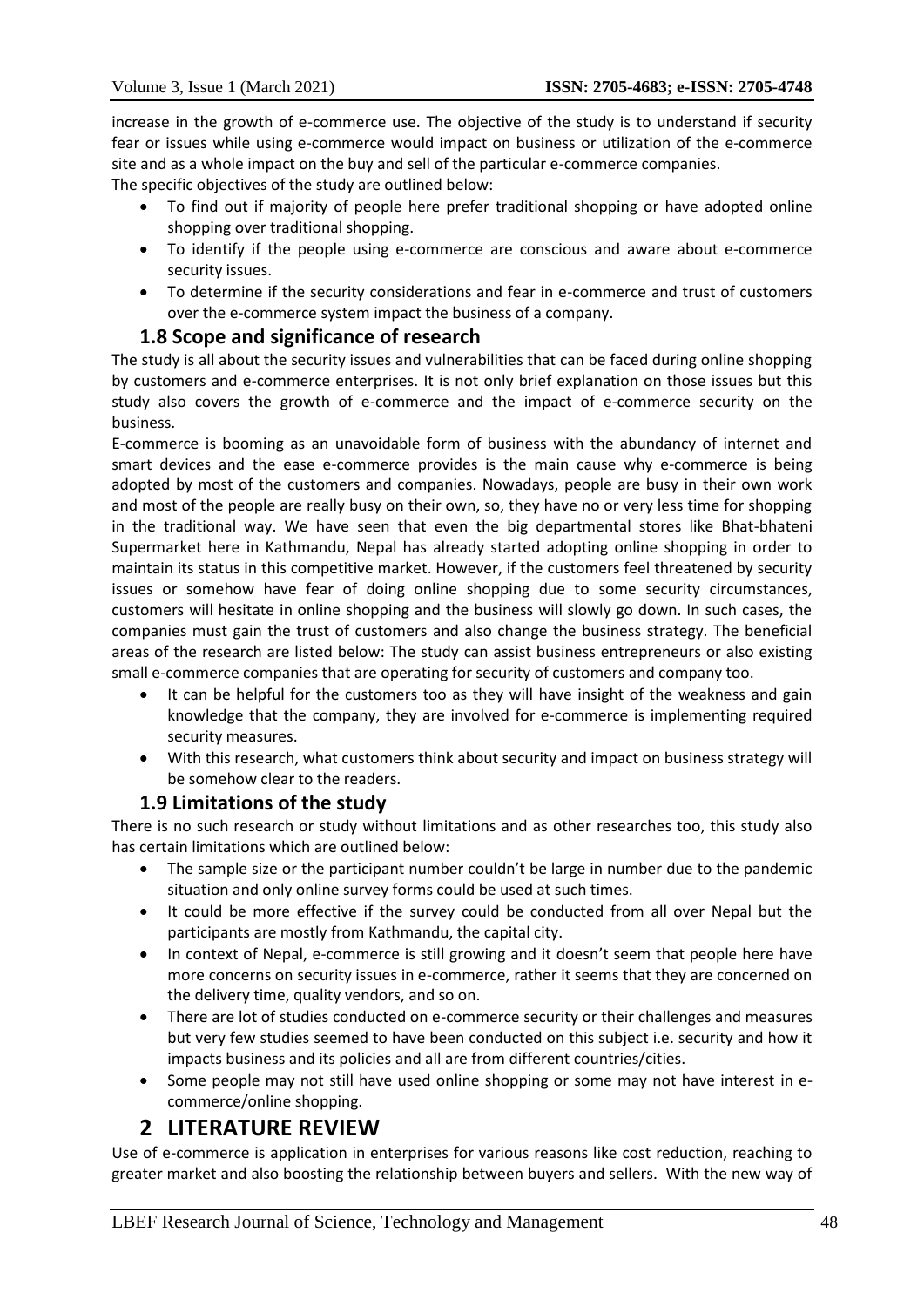commerce, there is increase in new risks and threats like network attacks, identity theft, etc. This paper enlightens on the classification of threat in categories like Denial of Service, unauthorized access as well as theft and fraud and their control measures. (Revathi C, 2015) With the threat classification and identification, this paper also provides the concept of risk management framework which can be used by the e-commerce enterprises to enhance their security. Different aspects of security like privacy, availability, non-repudiation, etc. are also discussed in this paper.

Without privacy and security, customers wouldn't want to shop or visit the site of e-commerce. Here, privacy means the assurance that personal data is not tampered and security means that the data is not accessible or can't be tampered by people with unauthorized access. Thus, this paper reviews the privacy and security from various perspectives like social psychological, technical, organizational and economic perceptions. This paper has briefly explained the terms integrity, nonrepudiation, authenticity, confidentiality, privacy and availability. (Ghayoumi, 2016) Identifying the security and privacy issues and making effort to resolve those issues are the vital concerns for ecommerce companies at the moment as information is vulnerable.

E-commerce can take different forms like business-to-business, business-to-customer, customer-tocustomer or customer-to-business which uses network of computers like online social media networks and internet. The technology change and business change is never constant and hence a coordinated algorithm matching the requirement is always needed and also technical solutions are needed for those changing environments. This paper discusses the overview of security in ecommerce, different steps that shall be followed for placing an order in the electronic commerce various security issues in e-commerce and also provides the online shopping guidelines for security. (Sibo Prasad Patro, 2016) The life cycle of e-commerce is also discussed briefly accompanied by some security tools in e-commerce like integrity, privacy, authenticity, non-repudiation, confidentiality.

Many people and companies have adopted e-commerce and e-services now, therefore, inadequate security measures can lead to great loss to customers as well as enterprises. This paper discusses on the security risk management on the basis of a threat-driven approach for an e-commerce system Web shop in the form of case study. The approach discussed here helps for security risk management procedure which are validated by experts and is documented in an easily understandable way so that the respective stakeholders involved in the e-commerce can implement them. Some security risk metrics are too defined in this paper. (Affia, 2018) It was found in this paper that the approach was useful in e-commerce system development cycle and introducing new requirements needed as well as enhancement in the ole requirements in the phase of e-commerce development.

It is true that the internet and online shopping has made customers and enterprises easy for shopping but it is also true that it has also made the organizations and people vulnerable to outside attacks. The motivation of this paper is the need of automated systems level approach and also a more intuitive approach that can be used in determining overall security characteristics of an information security system. In this paper a security framework called EAS-SGR is used which is applicable for IT governance systems, and other enterprises in order to lower the vulnerabilities of cyber security. (Hajar Iguer, 2014) This paper also discusses the vital governance concepts like vision, mission, equity, accountability, transparency, accounting and corporate responsibility.

There are always limited resources in an enterprise in every sector so is for network security protection. This paper proposes the security plan for small and medium sized businesses which is under the comprehensive budget. It also provides with the top ten affordable and free tools applicable to organizations and also provides some important practices on factors like firewall, authorization, intrusion detection and monitoring, prevention, auditing, etc. (Margie S. Todd, 2013)

# **3 RESEARCH DESIGN AND METHODOLOGY**

# **3.1 Introduction**

This part of the research provides some overview on how the study has been systematically designed in order to obtain reliable as well as valid results that fulfills the aims and objectives of the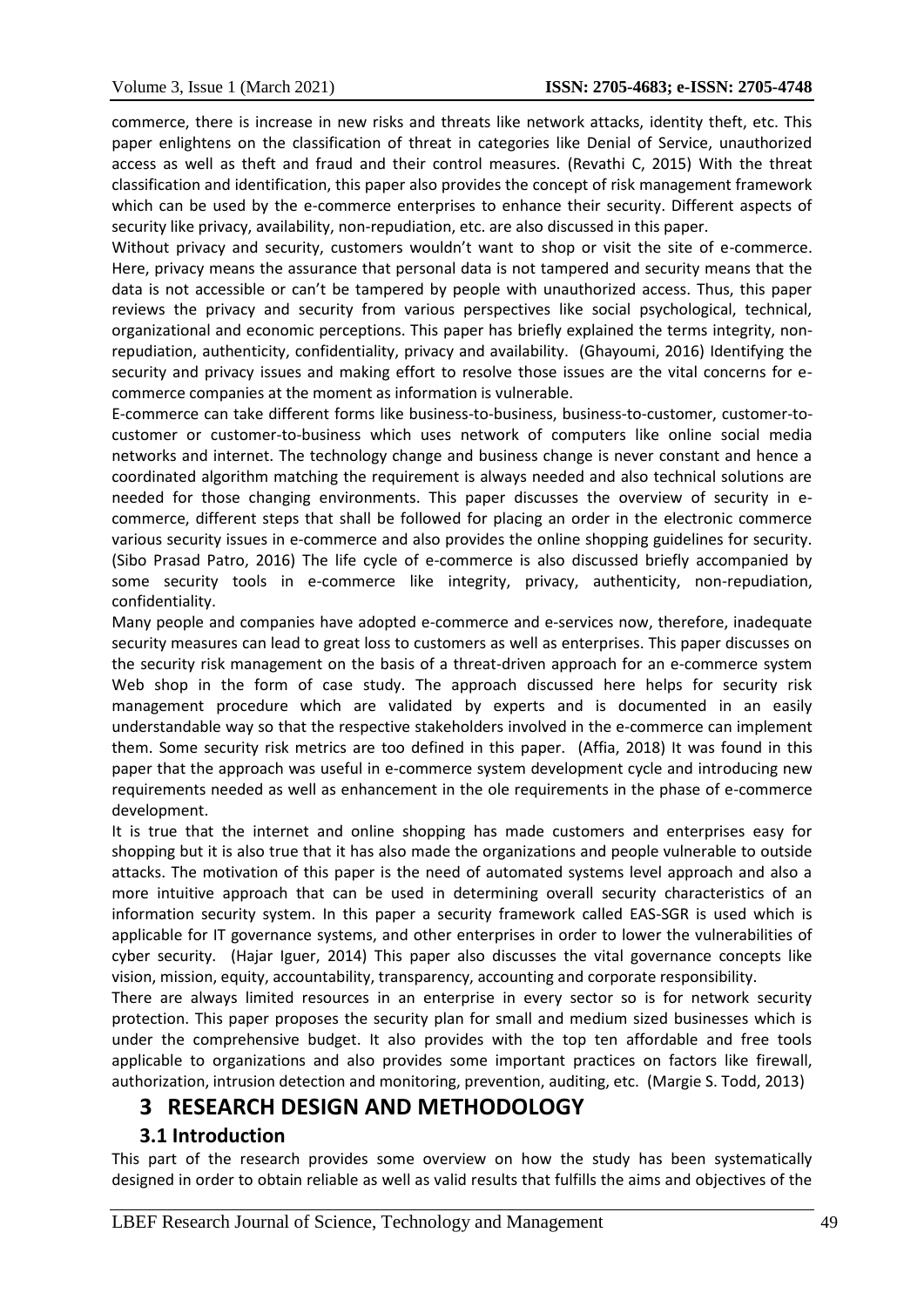research. The main focus of this section is about what and how the data is collected, from whom the data is collected and how the collected data is analyzed which will be further elaborated in the sections below. Without the proper data collection, the results of the study wouldn't be reliable and effective. Similarly, research process is also an important part which will be discussed below with the research type too.

# **3.2 Research Strategy**

There are several other papers regarding the topic of the dissertation but there are no abundant studies conducted in the e-commerce network security and its impact in business in the context of Nepal. As China has adopted e-commerce widely, a lot of papers are found to be related to the ecommerce security in China. The papers studied have explained briefly about the security issues and also have made an effort to provide some solutions to e-commerce issues so that the e-commerce can develop rapidly and customers of e-commerce have high security over e-commerce transaction. As mentioned earlier, in the context of Nepal, the proposed research is quite new, however, but it is true that some other similar research subject also exists already.

# **3.3 Research Method**

The research method is the procedure which guide to collect and analyze data to dig out new information or to provide more understanding about a given topic. There are several types of research method which are used for collection of data which are discussed briefly below:

#### **Qualitative research method**

This research method is used to collect data related to emotions or behaviors and the meanings attached to them by individuals and also the data about lived experiences. It helps the researchers in better understanding the concepts, cultural phenomena and social interactions that are complex. Qualitative method can assist in exploring on why and how some cases have occurred, helps in describing actions and interpreting events.

#### **Quantitative research method**

It is the kind of method that helps to gather numerical data so that results can be generated on the basis of measurement, categorization, ranking through statistical analysis. Generalizations can be made with the help of finding patters or relationships. This type of research method is helpful in finding out to what extent, how often or how much.

Below table illustrates the techniques and tools that can be used in gathering data for research.

| Tubic 1. Research techniques and tools (Question T0, 2021) |                                                  |  |  |
|------------------------------------------------------------|--------------------------------------------------|--|--|
| Qualitative Techniques or tools                            | Quantitative techniques and tools                |  |  |
| Interviews: Interviews might be structured,                | Surveys/questionnaires: It is used to ask same   |  |  |
| semi-structured or unstructured on the basis of            | questions to a large group of participants which |  |  |
| session between the<br>participant/s<br>and                | is used to measure opinions as the numerical     |  |  |
| researcher.                                                | data.                                            |  |  |
| Focus groups: are number of participants                   | Observation: It can be count of the times that a |  |  |
| discussing in group about a particular topic or            | specific phenomenon takes place or translating   |  |  |
| bundle of questions.                                       | the observational data into numbers by coding.   |  |  |
|                                                            | (Streefkerk, 2019)                               |  |  |
| Observations: Site visit, or working in the                | Word<br>Document screening:<br>occurrence        |  |  |
| context or role play.                                      | counting or sourcing from financial reports the  |  |  |
|                                                            | numerical data.                                  |  |  |
| Document analysis: It means interrogating the              | Experiments: Laboratory hypothesis<br>testing,   |  |  |
| correspondence like emails, diaries, letters, etc.         | field experiments, etc.                          |  |  |
| or reports.                                                |                                                  |  |  |

#### *Table 1: Research techniques and tools (QuestionPro, 2021)*

# **3.4 Research Approach**

In this study, mixed approach is used i.e., integration of both qualitative and quantitative research methodologies. A better and deeper insight can be gained with the help of combining and analyzing statistical data. Using mixed approach, we can gain holistic approach to a problem or study and more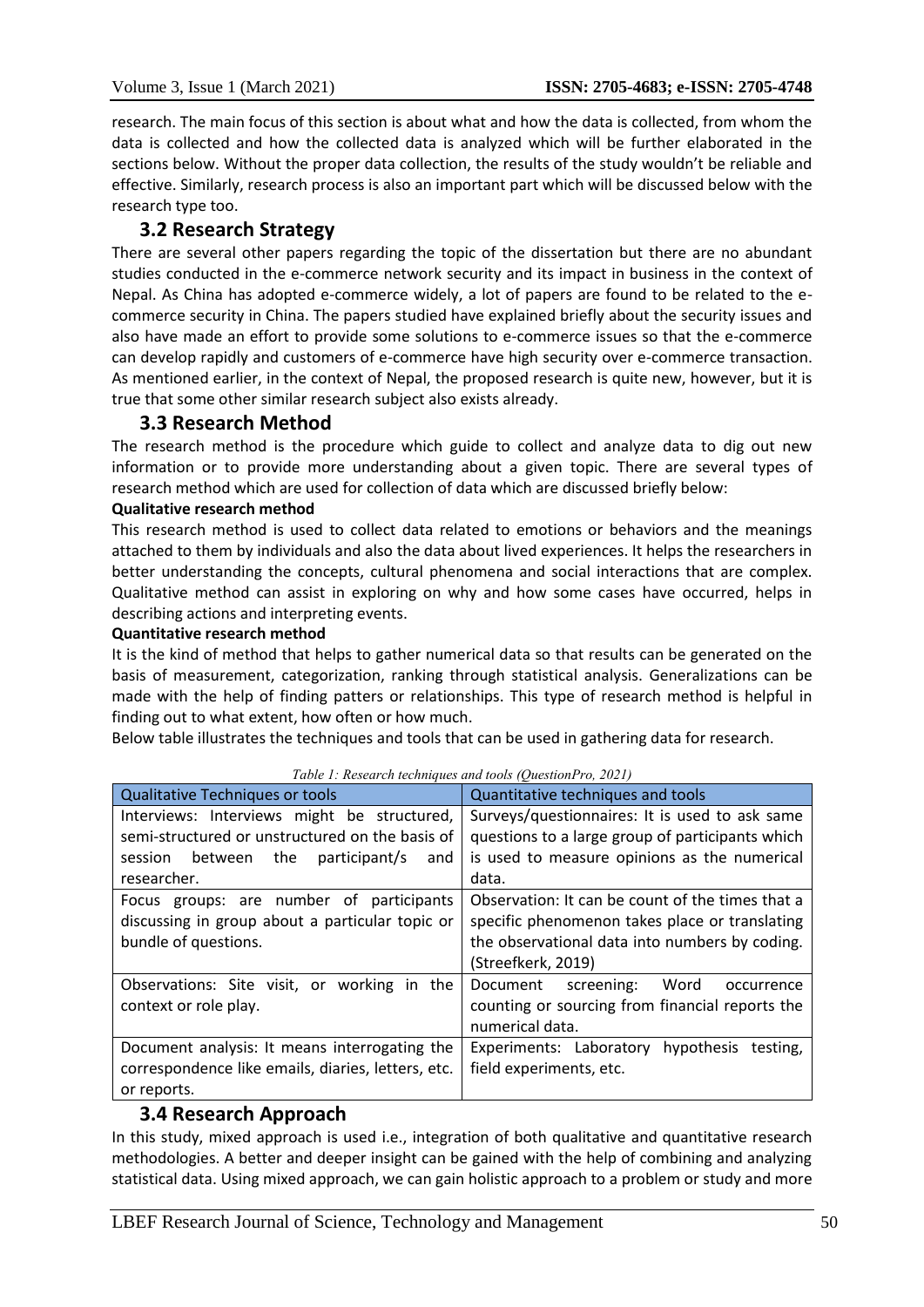insight to a problem. Mixed type of research methods has been accepted in the research designs recently besides choosing purely qualitative or purely quantitative methods in a research. The integration of both these methods as a mixed method helps a researcher in various research disciplines to answer research questions with a rigorous approach. (Aramo-Immonen, 2013)

# **3.5 Data collection method and tools for data collection**

The method used in this research is mixed approach which means that several papers from previous researchers were reviewed, several case studies of different countries were reviewed and also several conference papers were reviewed. Apart from these kind of previous papers, online survey forms were created and a number of people were distributed with the online survey forms. The objective of this research is to identify if people or specifically let's say customers consider ecommerce security as a vital factor or not and will the security of e-commerce affect the business and eventually according to the customer's perception towards e-commerce, will there be an effect on business strategy.

The main benefit of the questionnaire survey will be that it would answer if people will or won't purchase goods and services for which they have to make online transactions through online companies or websites which don't consider security as a vital part or doesn't focus much on security of information.

#### **3.6 Sample Selection**

This research is done in order to find out if e-commerce security vulnerabilities or issues would affect the business and its strategies or not. For this purpose, the customers/people who use online shopping specially Daraz online shopping are required. The sample or the participants can be anyone i.e., there is no any age bar, there is no any profession bar, there is no any other filtration in the form of the participants. It is just that the participants genuinely use e-commerce sites and it is about finding if they consider about security in e-commerce and business is affected by their perception about security in e-commerce. Hence, the sample selection is based on the non-probability sampling technique.

The sample in this research is random but has relationship with the subject of the research. The main requirement of the participants and at the same time the assumption is that, the participants use e-commerce. The sample participants are normal people like working in the office or doing some kind of jobs, students and other professions who can use online shopping applications. Most of the respondents are from Kathmandu city.

# **3.7 Reliability and Validity**

In this study, online survey forms have been used as the data collection method. It is known to us that the e-commerce has flourished in the world mostly in developing countries, however, in countries like Nepal, it is still developing and people still prefer traditional type of shopping and ecommerce is in developing phase. Thus, the online forms were distributed to the normal people mostly above age 20 who are working and can buy using e-commerce. The respondents are supposed to be aware of e-commerce security hence, respondents who are bit knowledgeable about online shopping and can give their own opinions have been chosen.

# **3.8 Analysis Plan**

The analysis part is very important here and the researcher here has aimed to analyze the data collected through Microsoft forms from the respondents. Several questions/statements have been created in those online form on the basis of the objective of the research in order to get the answer of the research questions. For more broad way of analysis, the researcher has created certain number of research questions for a particular objective so that valid and proper results could be obtained and interpreting and analyzing those results would give the readers a lot of good insight on the matter.

# **4 DATA ANALYSIS AND FINDINGS OF RESEARCH**

# **4.1 Reliability test analysis (Cronbach's Alpha Reliability Test)**

Reliability testing is done in order to find the reliability of the questions prepared and distributed to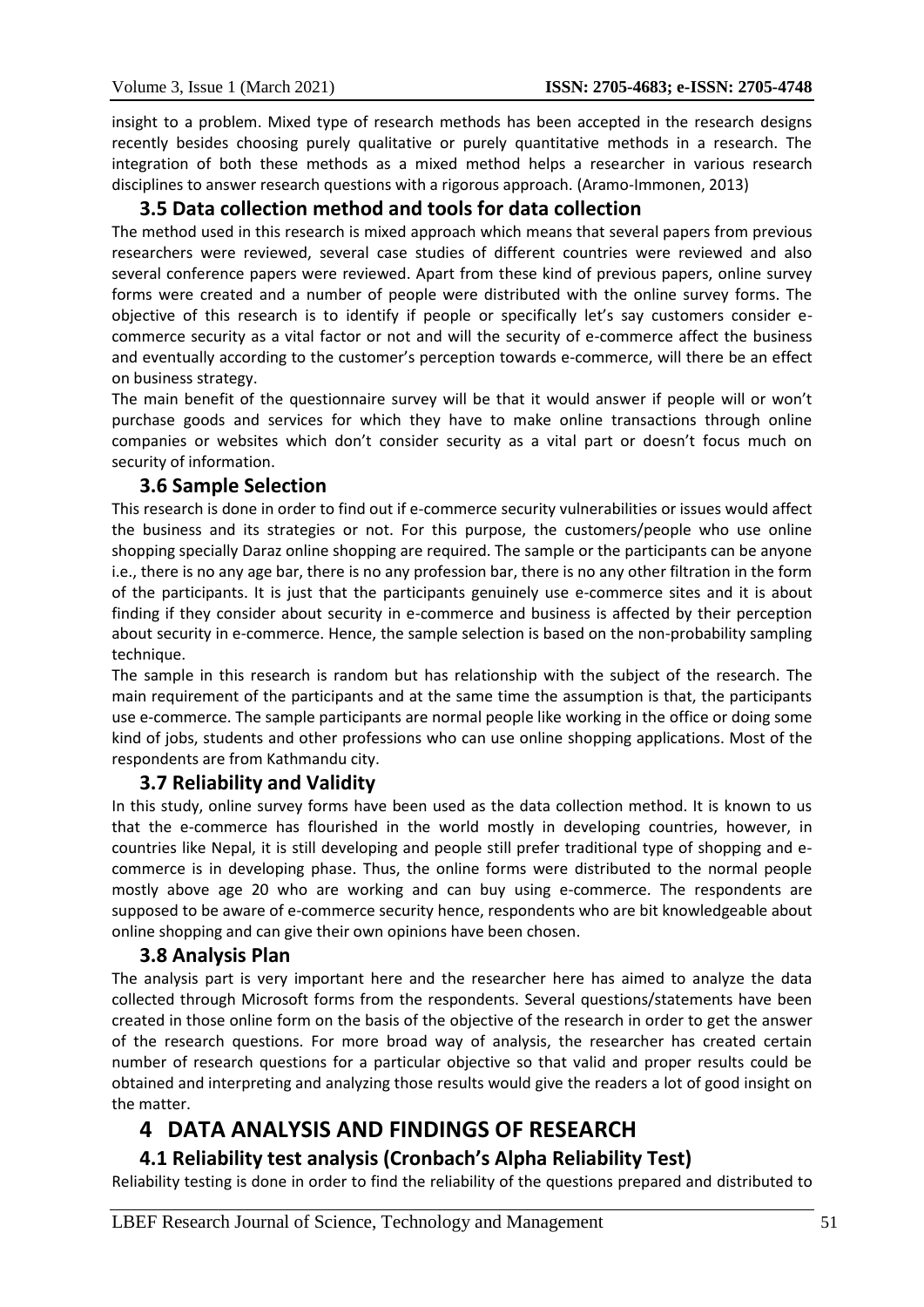the participants and also to determine if the questions are measuring the similar and relevant variables. In this survey, the researcher is trying to determine that people have adopted or have preferred online shopping/e-commerce or not, they are conscious and consider the security in ecommerce or not and finally determine if the security issues in e-commerce sites impact the business and business strategy or not. The output produced by the reliability test gives insight on the quality of the questions asked as survey.

In this research Cronbach's alpha reliability test is used in which the high value of alpha indicates that the items or variables are highly correlated with each other. The range of Cronbach alpha  $(\alpha)$ can be 0 to 1 and the highly acceptable value is taken as 0.7 to 0.8 and above. (Emerson, 2019) The general rule is that the value of alpha  $0.6 - 0.7$  indicates that the reliability level is acceptable, however, 0.8 or greater is considered to be a very good level. If the value of  $\alpha$  is above 0.95 then the reliability cannot be considered necessarily good as it may indicate redundancy. (Nadaf, 2021) Here, in this research, Cronbach's Alpha testing has been done in SPSS and the first figure below (Figure 1) depicts the case processing summary while the second figure (Figure 2) depicts the reliability statistics. Here the coefficient value obtained is .657 and according to the George and Malley rule, the value is acceptable meaning that the questions asked in the survey are acceptable.

| Cases                             | Valid                 | 224 | 100.0 |
|-----------------------------------|-----------------------|-----|-------|
|                                   | Excluded <sup>a</sup> |     | -0    |
|                                   | Total                 | 224 | 100.0 |
| a. Listwise deletion based on all |                       |     |       |

#### **Case Processing Summary**

variables in the procedure.





*Figure 2:Alpha value from Cronbach's reliability test*

# **4.2 Know about e-commerce**



*Figure 3: Customers that know about e-commerce*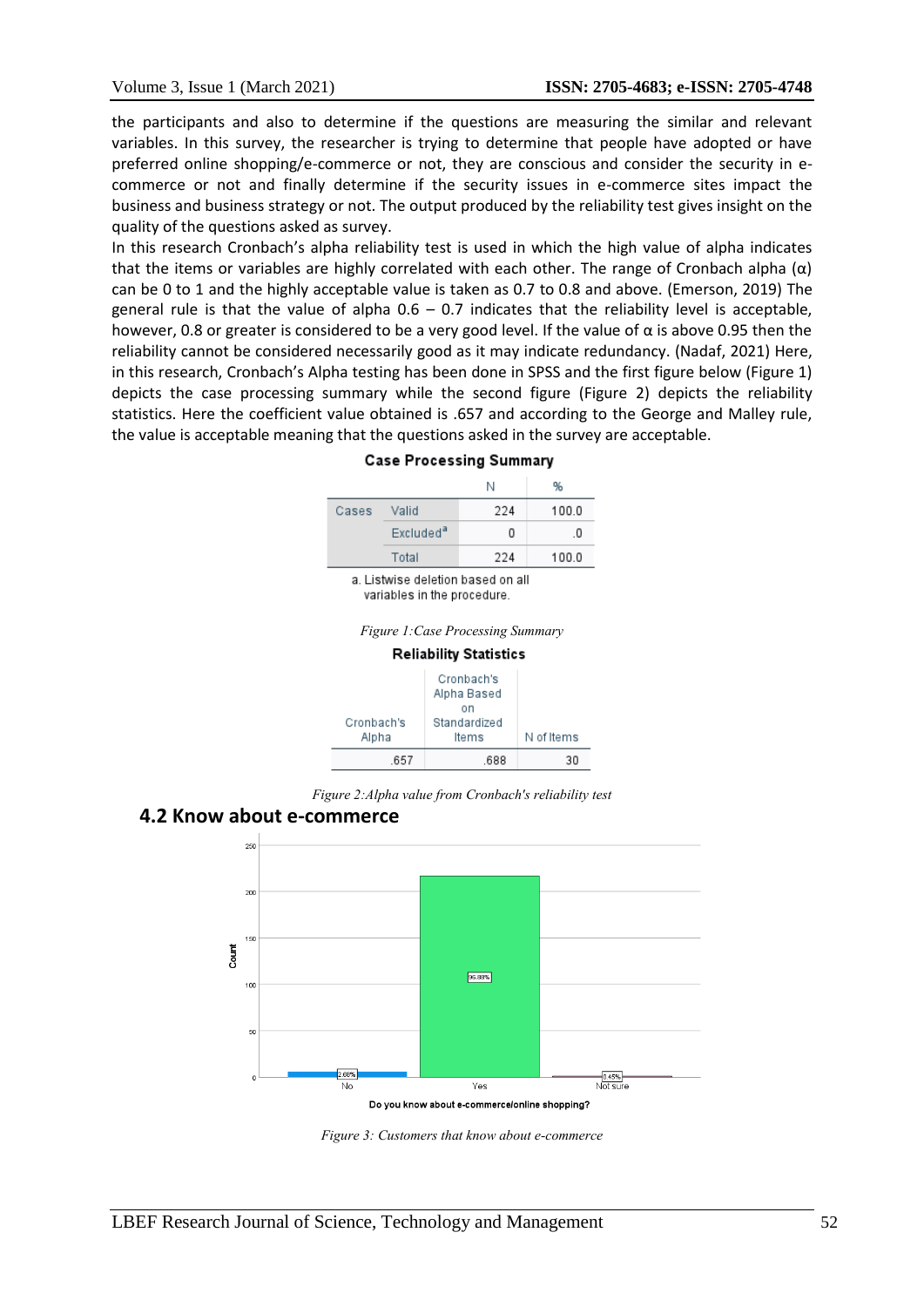|       |          | Frequency | Percent | Valid Percent | Cumulative<br>Percent |
|-------|----------|-----------|---------|---------------|-----------------------|
| Valid | No       | 6         | 2.7     | 2.7           | 2.7                   |
|       | Yes      | 217       | 96.9    | 96.9          | 99.6                  |
|       | Not sure |           | $\cdot$ | $\cdot$       | 100.0                 |
|       | Total    | 224       | 100.0   | 100.0         |                       |

#### Do you know about e-commerce/online shopping?

Above question is about the concept of people about e-commerce and it is found that most of the people in Nepal know about e-commerce (96.88%) and only a few have no idea about it or not so certain about e-commerce.

# **4.3 Preference of traditional shopping over online shopping**



*Figure 5: Preference of traditional shopping over online shopping*

#### While purchasing goods, you personally prefer traditional shopping over online shopping.

|       |                   | Frequency | Percent | Valid Percent | Cumulative<br>Percent |
|-------|-------------------|-----------|---------|---------------|-----------------------|
| Valid | Strongly disagree | 3         | 1.3     | 1.3           | 1.3                   |
|       | <b>Disagree</b>   | 15        | 6.7     | 6.7           | 8.0                   |
|       | Neutral           | 88        | 39.3    | 39.3          | 47.3                  |
|       | Agree             | 78        | 34.8    | 34.8          | 82.1                  |
|       | Strongly agree    | 40        | 17.9    | 17.9          | 100.0                 |
|       | Total             | 224       | 100.0   | 100.0         |                       |

*Figure 6: Preference of traditional shopping over online shopping tabular representation*

Above section determines if people prefer online shopping or traditional shopping more and it can be said from the analysis that still more people prefer traditional shopping than online shopping. Most of the participants don't seem sure about the preference of online shopping or traditional shopping.

# **5 Discussion**

# **5.1 Summary**

The purpose of this research is to find out the opinion of people about e-commerce, security in ecommerce and the main purpose of the study is to find out the opinion of people on the impact of the e-commerce security issues in the e-commerce business. Also, another purpose is to identify if the business strategies shall be changed with the time and necessity in the days to come. The study was conducted in order to find what people think about the e-commerce security and its impact i.e. are people conscious about the security issues in e-commerce and will they be using the e-

*Figure 4: E-commerce concept tabular representation*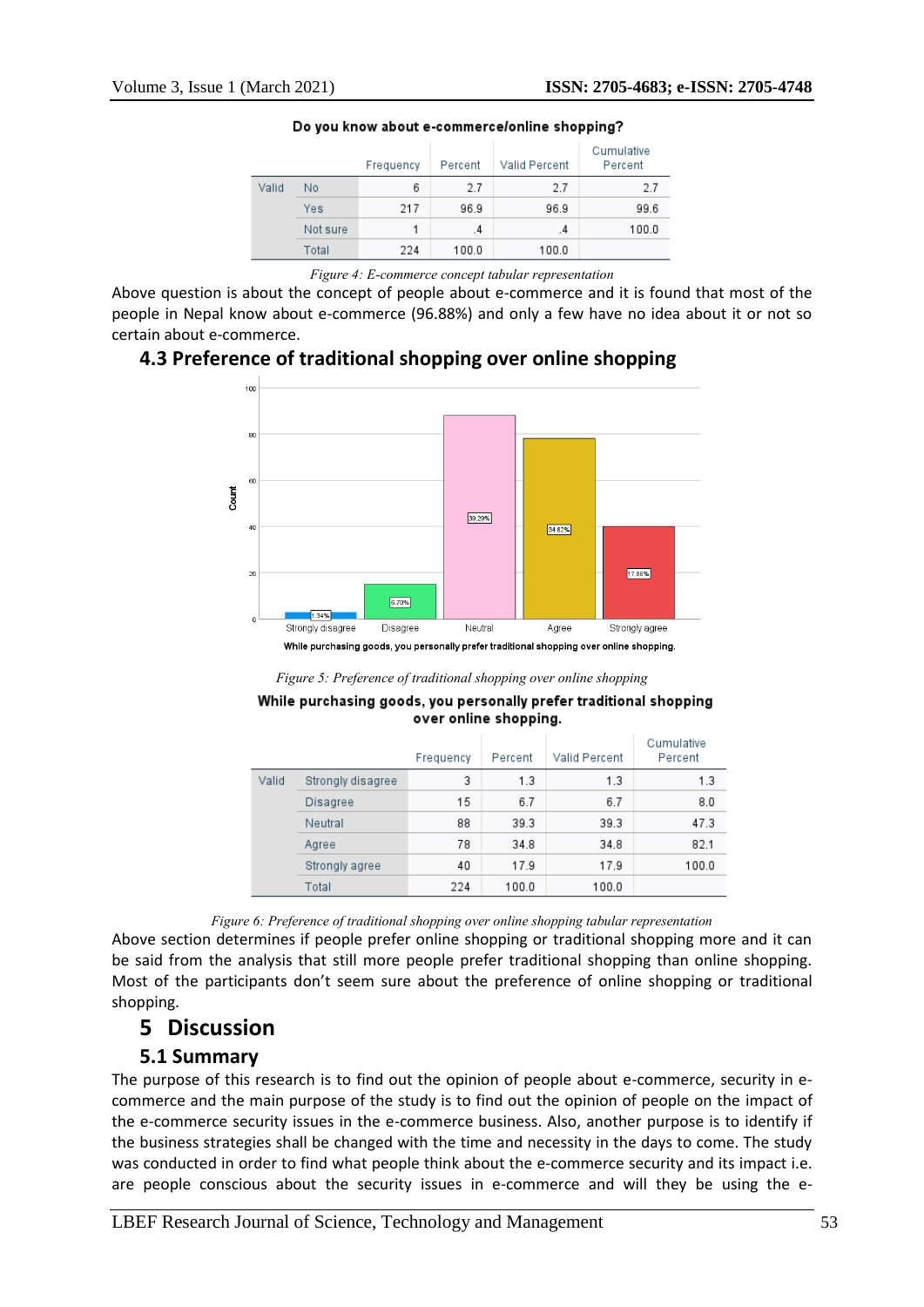commerce site/app if there is doubt in the security of the system. It is clear that if people are unwilling to use the application due to security issues then obviously the business of the company would degrade and the company must come up with new security as well as business strategies, otherwise the company will gradually vanish from this digital world where there is a lot of competition and the digital world is always growing. In the conclusion of this chapter, limitation of the research, future possible areas of the research and short summary of the research findings will be discussed.

# **5.2 Interpretation of findings**

Having access to internet and smart devices, getting to choose a lot of e-commerce applications and sites and also having the chance to choose between a lot of goods and items in the specific ecommerce application is not enough for e-commerce. When we talk about e-commerce, it simply doesn't include buying and selling goods digitally and also includes monetary transactions, providing the information like personal, bank account number, entering passwords/PINs, entering e-sewa id and so on. Hence, such kind of interpretations about the opinions are discussed in the below section. Due to the pandemic situation while distribution stage of the survey questions, offline survey for large number of people couldn't be performed. There were only 10 offline surveys conducted and the survey questionnaires were distributed online to around 400 people. Therefore, the questionnaires were distributed to around 410 populations but the response gained was 224. A total of 214 samples were collected through online survey forms and 10 samples were collected from offline survey form. The offline survey form responses were also fed into the SPSS software for statistical analysis.

|  |  | Table 2: Survey distribution and response number |
|--|--|--------------------------------------------------|
|  |  |                                                  |

| Survey type    | Questionnaire<br>distributed count | <b>Responses</b><br>received |
|----------------|------------------------------------|------------------------------|
| Online survey  | 390                                | 214                          |
| Offline survey | 15                                 | 10                           |
| Total          | 415                                | 774                          |

# **5.3 Concept of e-commerce and preference of online or traditional shopping**

On the basis of the statistical analysis, from figure 7 it is clear that most of the people in Nepal know about e-commerce as 96.88% among the 224 samples knew about e-commerce analyzing the responses. A very few people are not aware about the digital shopping platform. Even if people know about e-commerce, it is not sure that the people will use e-commerce. From the analysis, figure 9, it can be seen that still most of the people prefer to shop in a traditional way i.e., the physical way than to do shopping online. It can also be concluded that most of the people have no opinion on preference to online or traditional shopping as the most respondents to this question have stayed neutral (39.29%) while responding.

# **5.4 Consciousness/awareness on e-commerce security**

Through analysis of the data, it can be seen that most of the people are aware about the ecommerce security (Figure 13). In this research, most of the respondents are from age 20-30, this may be one of the reasons that most of them know about e-commerce security. There are very few people who have no idea about the security in e-commerce.

# **5.5 Impact of e-commerce security on business and business strategy**

In this section, it will be determined if people will use or will be using the online commerce site if the application is secured to a trustful level and also the need of business strategy change as per the security necessities in the future. It is observed from the analysis (Figure 21) that still people are uncertain that they will use the same site once hacked or have had previous record of security breach but having claimed by the owners that the security has been improved. Around 38.39% people are not sure about using the site in the above-mentioned situation. However, it can be seen that almost 40.63 % of people are ready to use the sites if the owners ensure that they have changed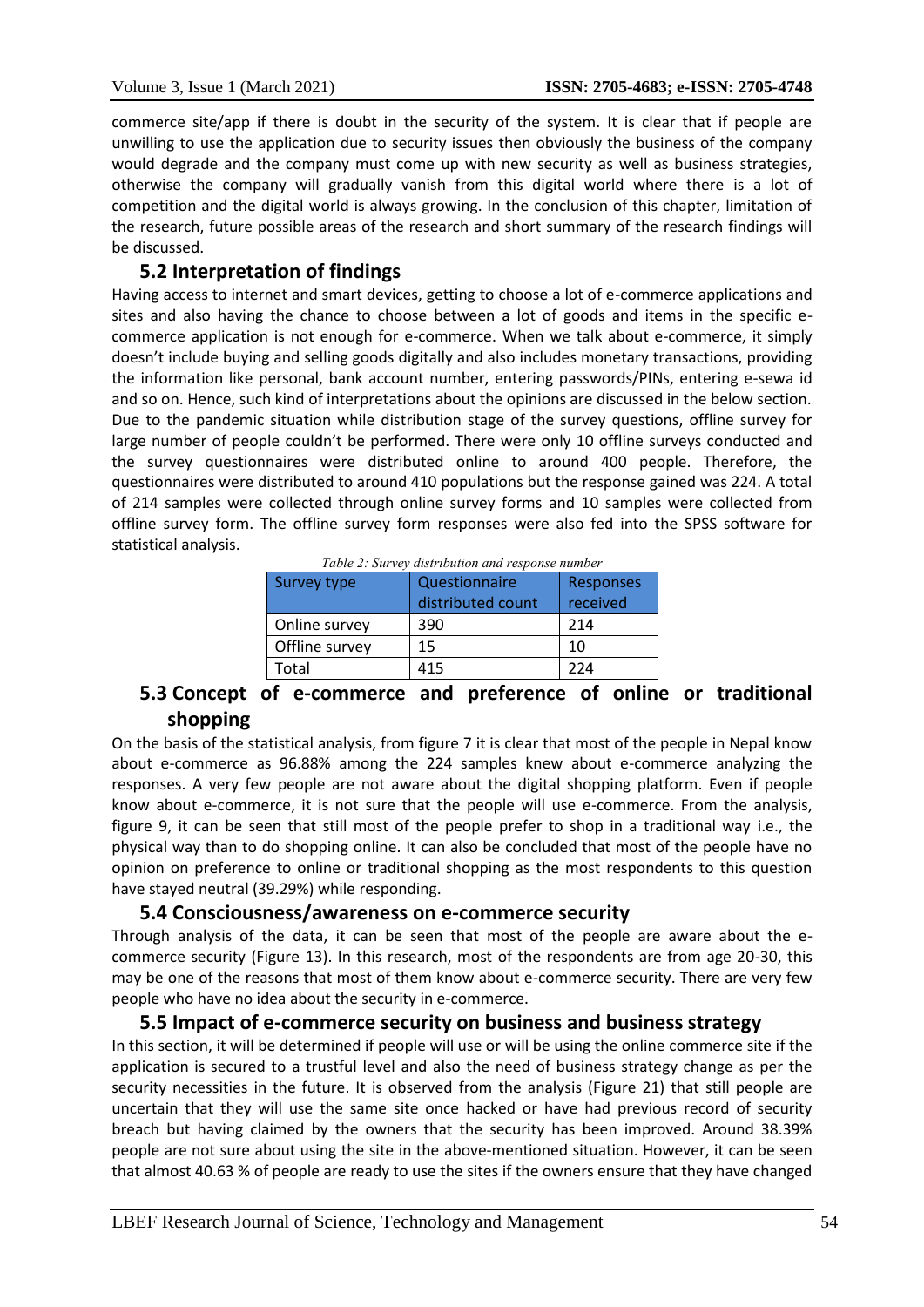the security policies and have made their system secured. Some people (20.98%) completely disagree in using such site again in the future.

# **5.6 Research questions and findings of the survey**

According to the results obtained from the survey and statistical analysis, the related answers/findings to the research questions are discussed below:

RQ1 As Nepal is a developing country and e-commerce has recently been evolving in Nepal, have customers here adopted e-commerce over traditional e-commerce?

Findings: The statistical analysis of the survey questions show that:

- Almost every respondent knows about e-commerce.
- However, even after knowing about e-commerce, people in Nepal still prefer traditional shopping over online shopping. Only a few numbers of people prefer online shopping than traditional one.

RQ2 Are customers aware of the e-commerce security and do customers in Nepal consider ecommerce security while performing e-commerce purchases?

Findings: The statistical analysis done for the above research question illustrates the following findings:

- It is quite impressive that most of the people know about e-commerce security and are somehow concerned on the security in e-commerce.
- Since many people know about the e-commerce security, it can be found that almost half of the people don't feel secured while providing information to the e-commerce systems like bank account details, entering transaction PINs, and other information.
- It is quite obvious from the analysis that people fear most when performing monetary transaction online like payment activities.

RQ3 Will e-commerce security in e-commerce trading impact on the business for the e-commerce companies in Nepal?

- It is observed that almost 40 percent of people are ready to use a site having previous record of security breach but claimed to have improved the security policies. Some people still don't want to use such sites ever again.
- Most of the people in Nepal are not sure if Daraz is completely secured; only some people believe Daraz to be completely secured.
- From statistical analysis, it can be observed that almost all the people seem to not use the sites that are doubtful in terms of security.

# **5.7 Finding from Chi-Square test**

Chi-square test was performed for three cases and findings are as follows:

- There is significant relation between people being afraid of monetary transaction in ecommerce and how often will they be using the system as the alternative hypothesis is accepted (significance is < .001). This means if people fear monetary transaction will affect the use of online shopping.
- There is significant relation between business degradation and need of change of security policy. This means that if due to security issues if business is degrading, the e-commerce owners need to come up with new improved business strategy and security policies.

# **5.8 Conceptual Model for security in e-commerce**(Anirban Sengupta, 2015)

Seeing the growth and adoption of e-commerce in this global world, it is clear that e-commerce is the future of commerce or trading. But with the high rate of adoption of digital commerce, the security issues are also high as attackers or hackers are everywhere just trying to find out the loophole and hack or manipulate the system. The main threat is when money is involved i.e., when payments are done. There are other threats too like information leakage which would be common in e-commerce. So, to make a good security system in e-commerce, there should be a good conceptual model.

Above figure (Figure 29), is the conceptual model that is proposed for e-commerce security. All the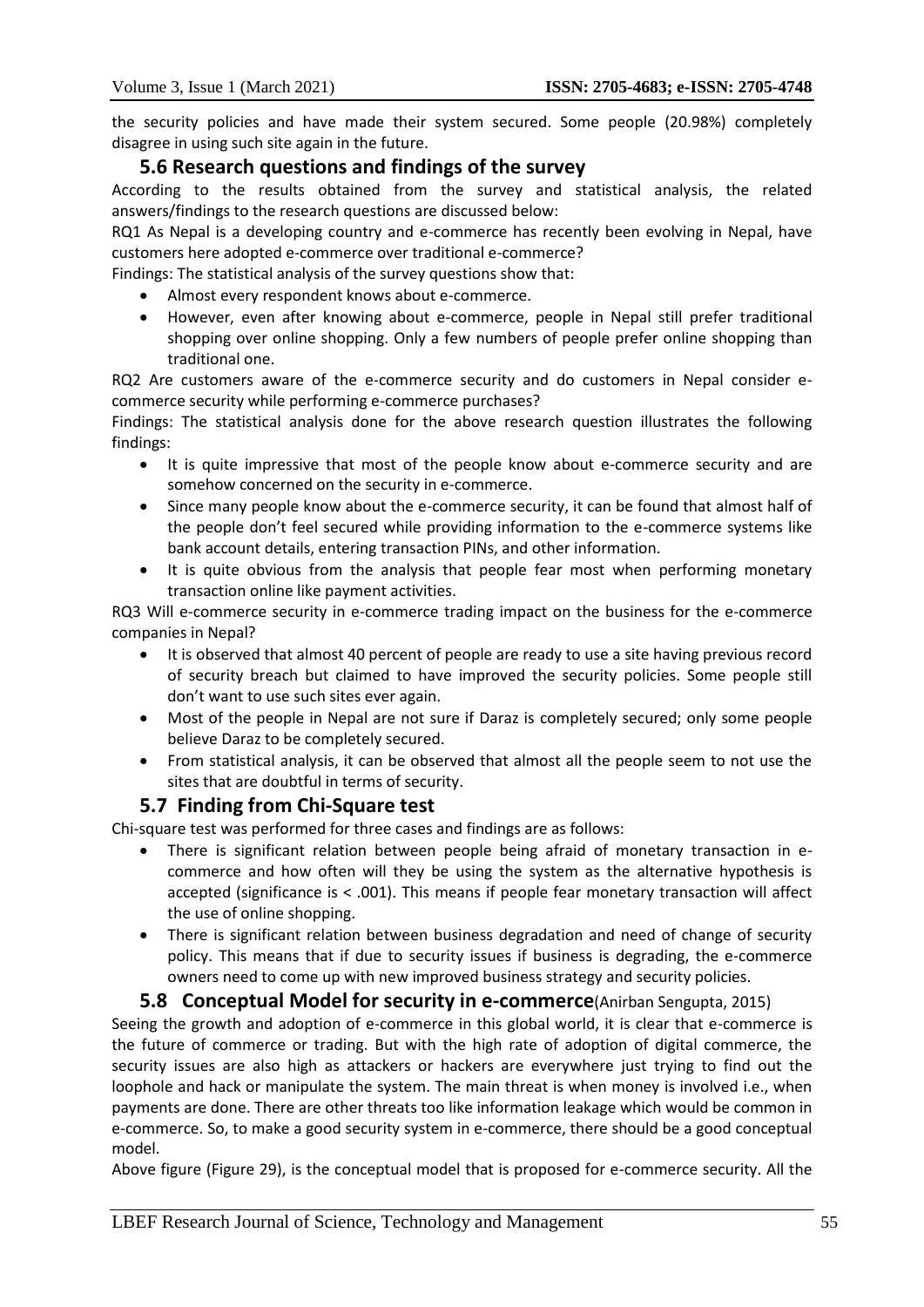e-commerce activities are either done through a website or a mobile application. Hence, security should be well maintained in the system so that the customers and owners don't fall victim to the attacks and the business doesn't lose its wealth and goodwill. As per the conceptual model, first of all, security requirements should be collected or specified. The requirements are not always same. For example, if the e-commerce is being implemented only through website, later it may be implemented through iOS and android apps too. In such cases the security requirements can chance. Such requirement must be specified and documented well.



# **5.9 Validation of the proposed framework**

The e-commerce security conceptual model proposed here were given to validate to two of the interview participants from Nepal Police and Vianet Communications Pvt. Ltd in Kathmandu, Nepal and the model has been validated by two engineers mentioned above. Good feedback for the proposed framework has been received and it can be concluded from the feedback that the conceptual model could be applicable and used in case of e-commerce security and this conceptual model can be useful for e-commerce companies existing or startups. The questionnaire for validation were addressed to Mr. Arun Kishor Sahani, System Engineer in Nepal Police Department and Mr. Tejendra Bahadur Gurung, Senior Network Engineer of Vianet Communications.

# **5.10 Limitations of the survey and findings**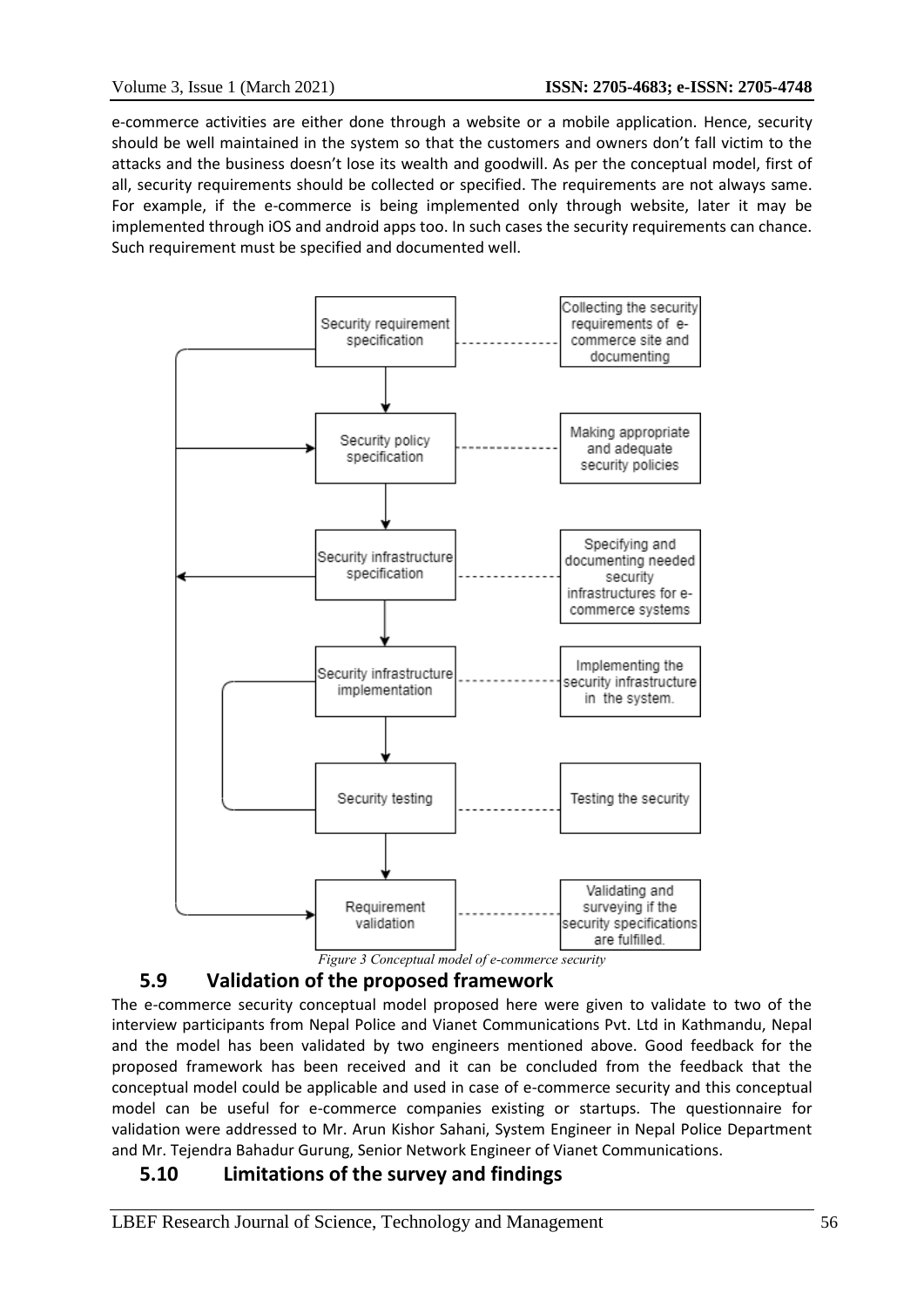As everything in this world has limitations, this survey also has certain limitations in the survey itself and also in the findings even if this research was done following proper methods and procedures. The foremost limitation can be considered the sample size i.e., the sample size is limited with the number of only 224 participants. There could be more sample size but due to the Covid-19 pandemic situation, the sample size couldn't be as big as it could be. Also, among those participants most of the age group participating are n between 20 to 30 years of age.

# **6 Conclusion and Recommendation**

# **6.1Conclusion**

With the rate of growth of e-commerce globally, it can be predicted that e-commerce will be the future of commerce. However, in the digital world, the advancement in technology accompanies with the security issues too which when not considered and planned well can result to a situation which can't be replenished. Therefore, for a successful e-commerce, the e-commerce companies must consider and plan for security and a good network security policy so as to survive in the competitive market.

As per the findings of the research, it can be derived that most of the people in Nepal know about ecommerce and also are aware about the security in e-commerce but still are using traditional shopping and very less online shopping. There are several reasons for doing so as the fear of performing online payments while using e-commerce.

# **6.2Recommendation**

In most of the scenarios in developing countries like Nepal, it can be seen that most of the companies are mostly focused on providing better options on goods and items and better service like delivery. However, one of the most important and unavoidable factors in e-commerce is its security. Using e-commerce can help a lot in business like it can cut the cost of physical stores or shops and many other associated infrastructures. The recommendation part is believed to be helpful for the readers, online shopping companies or entrepreneurs and even to Daraz itself. Some of the recommendations are listed below:

- Since it was observed from the analysis that still people prefer traditional shopping, if the ecommerce companies want to succeed, they have to come up with new policies and should ensure people that e-commerce is completely secured.
- The companies can use the online payment systems even if they might be quite costly than using their own payment systems as the third-party payment systems are more focused in monetary matters and would obviously be more secured.

With the focus on quality of products and services, the same level of focus on e-commerce security will prove a boon in the development of the e-commerce business. Even though this is a small study as the research contains small sample size, the researcher believes that the findings of this research will help the e-commerce owners, entrepreneurs who are thinking about starting the e-commerce business, the readers and Daraz itself.

#### **6.3 Future work**

This section contains some of the future work that can be adopted or done by the e-commerce companies in order to sustain in the competitive market.

- E-commerce companies or owners should not just focus on the quality of goods and services but equally security in e-commerce should also be focused. We have seen from the analysis that most people are aware of security in e-commerce, hence feeling of being secured while doing online shopping will be a driving factor of e-commerce success.
- One future work that e-commerce startup is that, people fear lot while doing monetary transactions in e-commerce, hence the startups can adopt the trusted third-party payment systems for online payment in the e-commerce.

# **References**

Affia, A.-a. O., 2018. Security Risk Management of E-commerce Systems. *Thesis for: MSc,* pp. 2-72.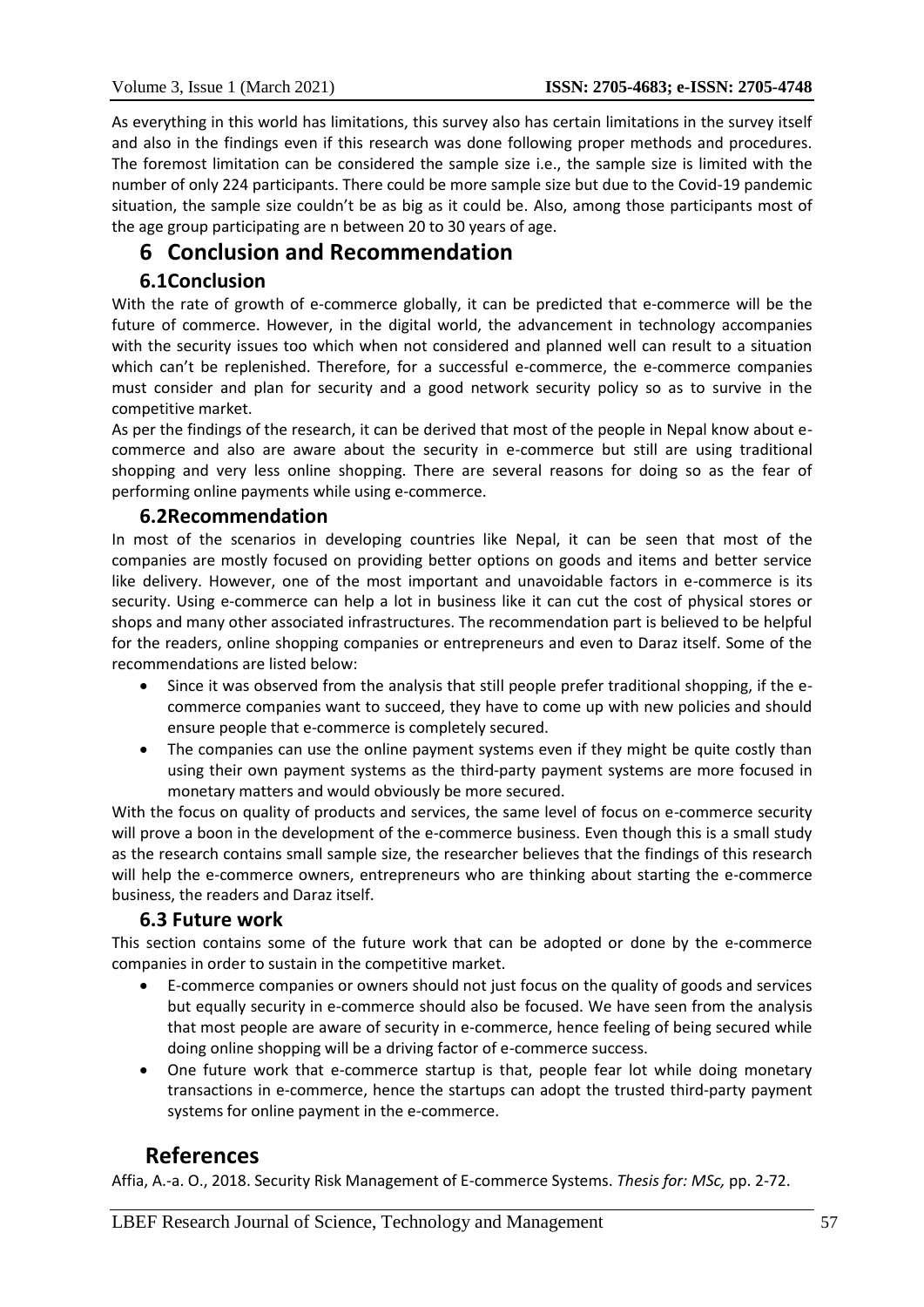Affia, A.-a. O., 2018. Security Risk Management of E-commerce Systems. *Security Risk Management of E-commerce Systems,* pp. 2-72. Aldrich, M., 2011. *The Michael Aldrich Archieve.* [Online] Available at: http://www.aldricharchive.com/inventors\_story.html [Accessed 21 January 2021]. Alqahtani, F. H., 2017. *Developing an Information Security Policy: A Case Study Approach.* Bali, Indonesia, Elsevier B.V.. Anirban Sengupta, C. M. M. B., 2015. e-Commerce security — A life cycle approach. *Sadhana,* 14 September, Volume 30, pp. 119-140. Aramo-Immonen, H., 2013. Mixed Methods Research Design. In: M. D. L. R. D. T. O. D. P. J. G. P. Rusu, ed. *Information Systems, E-learning, and Knowledge Management Research.* Mykonos, Greece: Springer-Verlag, pp. 32-43. Banach, Z., 2019. *https://www.netsparker.com/.* [Online] Available at: https://www.netsparker.com/blog/web-security/session-hijacking/ [Accessed 3 January 2021]. Carl S. Guynes, J. C. W. Y. A. W., 2011. E-Commerce/Network Security Considerations. *International Journal of Management & Information Systems (IJMIS) ,* 15(2), pp. 1-7. Chen, X., 2017. *The application of information security technology in electronic commerce.*  Chongqing, China, s.n. club, U. a., 2018. *UK assignment Club.* [Online] Available at: https://www.assignmentclub.co.uk/blog/999-ethical-issues-in-e-commerce [Accessed 28 January 2021]. Craig A Horne, A. A. S. B. M., 2015. Organisational Information Security Strategy: Review, Discussion and Future Research. *Australasian Journal of Information Systems 21,* Volume 21. Dan J. Kim, D. L. F. H. R. R., 2009. TRUST AND SATISFACTION, TWO STEPPING STONES FOR SUCCESSFUL E-COMMERCE. *Information Systems Research,* 20(2), pp. 1-36. Dan J. Kim, D. L. F. R. R., n.d. TRUST AND SATISFACTION, TWO STEPPING STONES FOR SUCCESSFUL E-COMMERCE RELATIONSHIPS: A LONGITUDINAL EXPLORATION. *TRUST AND SATISFACTION, TWO STEPPING STONES FOR SUCCESSFUL E-COMMERCE RELATIONSHIPS: A LONGITUDINAL EXPLORATION,*  pp. 1-36. Emerson, R. W., 2019. Cronbach's Alpha Explained. *Journal of Visual Impairment and Blindness,*  113(3), p. 1. Encyclopedia.com, 2021. *Encyclopedia.com.* [Online] Available at: https://www.encyclopedia.com/books/educational-magazines/security-e-commercesystems [Accessed 3 January 2021]. Fianyi, I. D., 2015. Curbing cyber-crime and Enhancing e-commerce security with Digital Forensics. *IJCSI International Journal of Computer Science Issues,* 12(6), pp. 78-85. Fianyi, I. D., 2015. Curbing cyber-crime and Enhancing e-commerce security with Digital Forensics. *IJCSI International Journal of Computer Science Issues,* 12(6), pp. 78-85. Ghayoumi, M., 2016. Review of Security and Privacy Issues in e-commerce. *Int'l Conf. e-Learning, e-Bus., EIS, and e-Gov. | EEE'16 |,* pp. 156-160. Haixiang Li, W. X., 2019. *Dimensions and Construction of E-commerce Network Security.* Xi'an, China, Institute of Electrical and Electronics Engineering, pp. 150-154. Hajar Iguer, H. M., 2014. *The Impact of Cyber Security Issues on Businesses and Governments: A Framework for Implementing a Cyber Security Plan.* Barcelona,Spain, Institute of Electrical and Electronics Engineers. Hamirani, E., 2020. *THE CHALLENGES FOR CYBER SECURITY IN E-COMMERCE.* Mumbai, s.n. Hu, J., 2017. *Research on Security Issues and Strategies of E-commerce.* Nanchang, China, s.n., pp. 570-574.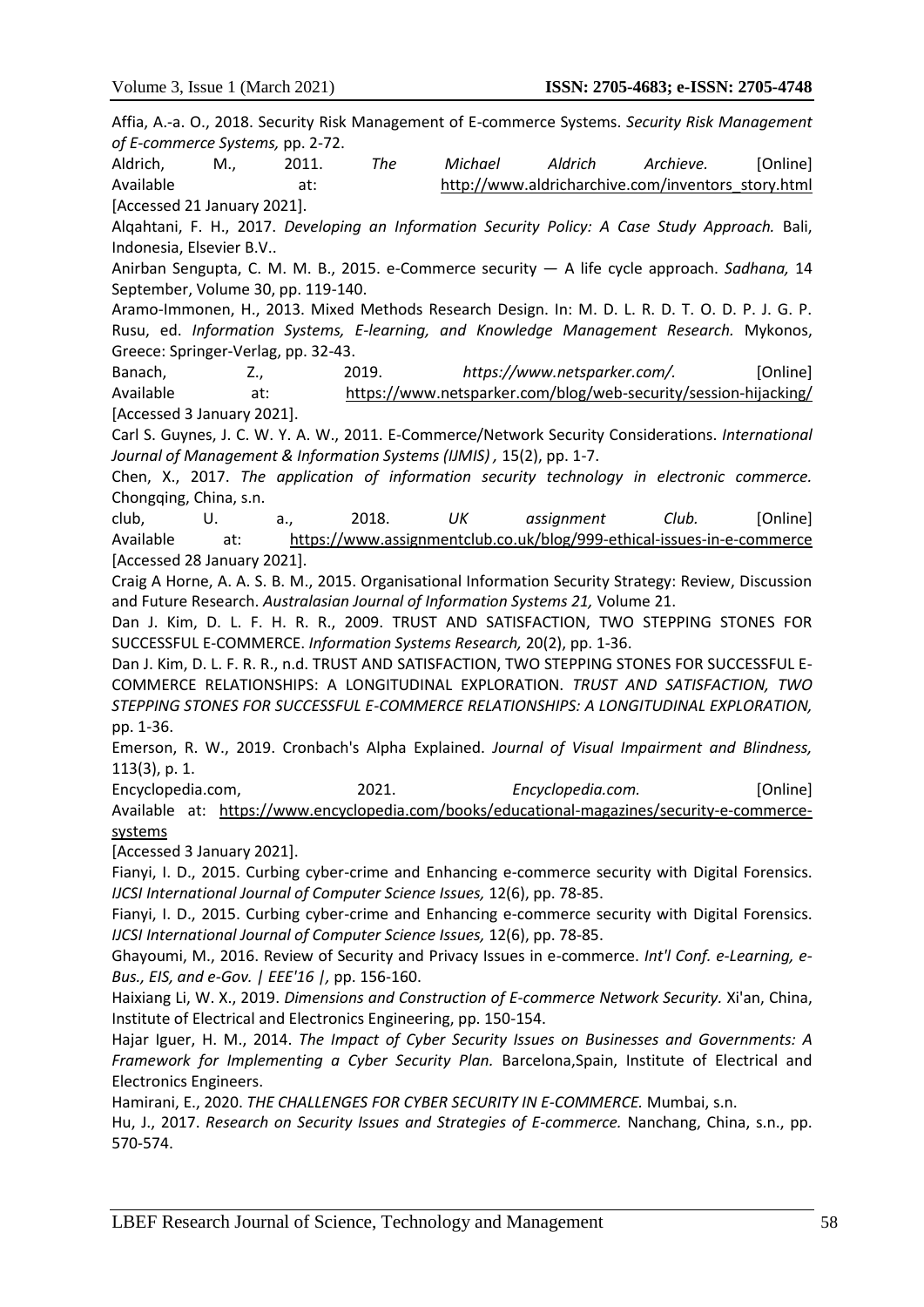Hu, L., 2019. E-commerce Trade Consumption Payment. *International Journal of Network Security Security and Privacy Based on Improved B2C Model,* 21(4), pp. 545-550.

Isah, A. A., 2015. Concern for e-commerce security. *Global Journal of Computers & Technology,* 3(2), pp. 173-175.

Ji, Q., 2018. *Study on Information Security Issues of E-Commerce.* Fuzhou City, Fujian Province, IOP Publishing Ltd.

Jolita Greblikaite, D. P., 2014. ETHICAL ISSUES RELATED TO E-COMMERCE: CASE OF DISCOUNT E-SHOPPING SITE IN LITHUANIA. *European Integration Studies,* Issue 8, pp. 124-130.

Kautish S, Thapliyal MP. Concept of Decision Support Systems in relation with Knowledge Management–Fundamentals, theories, frameworks and practices. International Journal of Application or Innovation in Engineering & Management. 2012;1(2):9.

Kautish S, Thapliyal MP. Design of new architecture for model management systems using knowledge sharing concept. International Journal of Computer Applications. 2013 Jan 1;62(11).

Kautish, S., Peng, S., & Obaid, A. J. (2021). Computational Intelligence Techniques for Combating COVID-19 (EAI/Springer Innovations in Communication and Computing) (1st ed. 2021 ed.). Springer.

Kaur, H. and Kautish, S., (2016). "An Implementation of Wireless Sensor Network Using Voronoi \_ PSO (Particle Swarm Optimization)", International Journal for Research in Applied Science & Engineering Technology (IJRASET), Volume 4, Issue XI, November 2016, pp.361-368

Kathryn Ormiston, M. E., 2006. *Denial-of-Service & Distributed Denial-of-Service on The Internet.*  Balalaika Hotel, Sandton, South Africa, s.n.

Kothari, B. L., 2007. *Research methodology : tools and techniques.* 18th edition ed. Jaipur, India: ABD Publishers.

Kuldeep Kaur, D. A. P. P. K. K. K., 2015. E-Commerce Privacy and Security System. *Int. Journal of Engineering Research and Applications,* 5(5), pp. 63-74.

Kumar, S. N., 2015. Review on Network Security and Cryptography. *International Transaction of Electrical and Computer Engineers System,* 3(1), pp. 1-11.

Li, Y., 2016. *Research on the Network Security Management of Artwork E-commerce in New Media Context.* Yunnan Province, s.n.

Loop54, 2019. *LOOP54.* [Online] Available at: https://www.loop54.com/blog/top-5-security-threats-facing-e-commerce-today [Accessed 7 2 2021].

Mahdi Choshin, A. G., 2016. An investigation of the impact of effective factors on the success of ecommerce in small- and medium-sized companies. *Computers in Human Behaviour,* pp. 66-74.

Margie S. Todd, S. (. M. R., 2013. International Journal of Network Security & Its Applications (IJNSA). *COMPLETE NETWORK SECURITY PROTECTION FOR SME'SWITHIN LIMITED RESOURCES,* 5(6), pp. 1-13. Ms. Palak Gupta, D. A. D., 2016. E-Commerce- Study of Privacy, Trust and Security from Consumer's Perspective. *International Journal of Computer Science and Mobile Computing,* 5(6), pp. 224-232.

N. Kuruwitaarachchi, P. A. L. &. S., 2019. A Systematic Review of Security in Electronic Commerce-Threats and Frameworks. *Global Journal of Computer Science and Technology: E-Network, Web & Security,* 19(1).

Nadaf, D.-Z. A., 2021. *What is the acceptable range for Cronbach alpha test of reliability?,* s.l.: Reasearchgate.

Nasrin ALISHIRVANI, B. M., 2016. Guaranteeing of trust and security in e-commerce by means of improved SET protocol. *Bulletin de la Société Royale des Sciences de Liège,* Volume 85, pp. 1136- 1147.

Reyana, A. and Kautish, S., 2021. Corona virus-related Disease Pandemic: A Review on Machine Learning Approaches and Treatment Trials on Diagnosed Population for Future Clinical Decision Support. *Current Medical Imaging*.

Rani, S. and Kautish, S., 2018. Application of data mining techniques for prediction of diabetes-A review. International Journal of Scientific Research in Computer Science, Engineering and Information Technology, 3(3), pp.1996-2004.